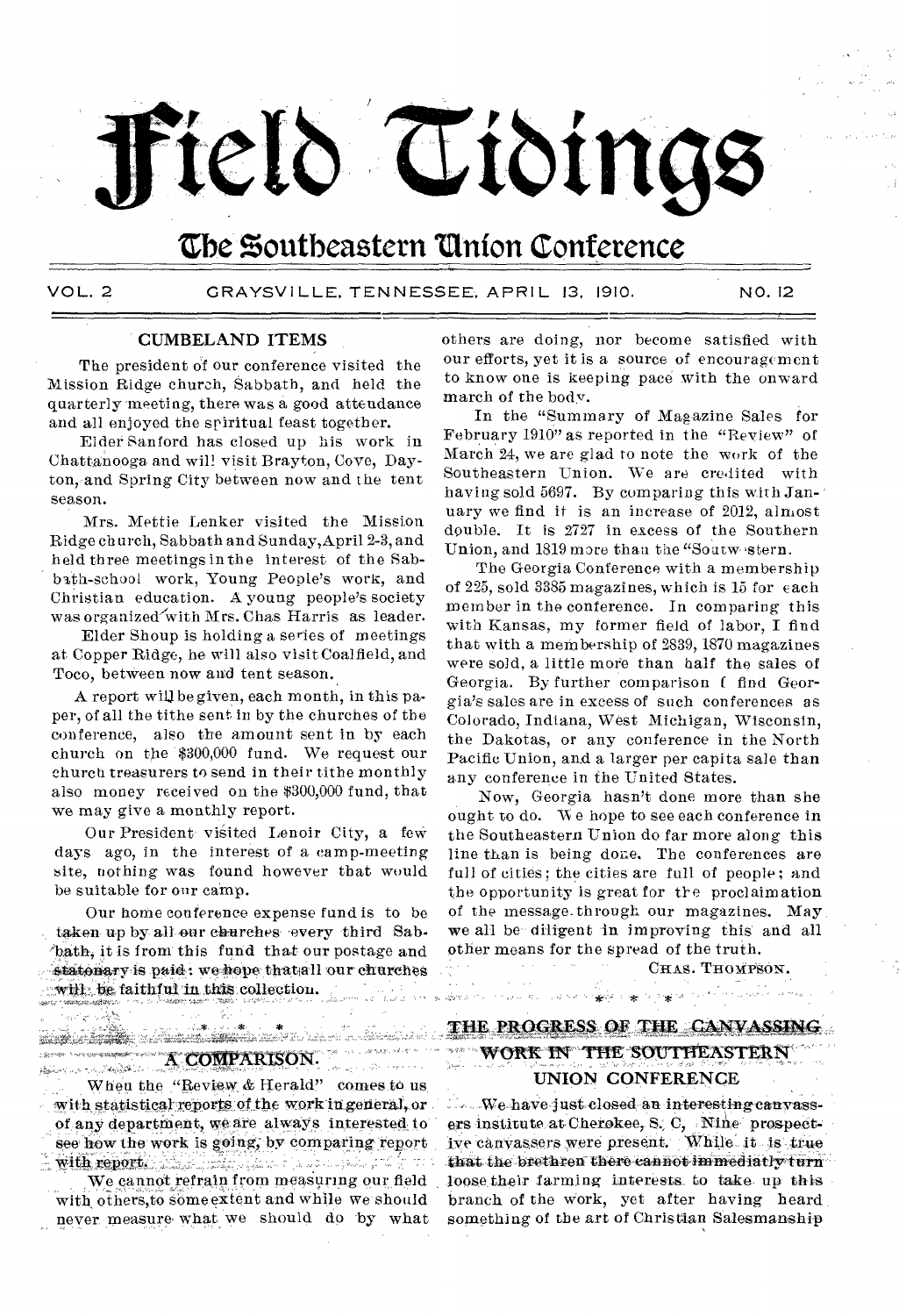they are now laying their plans for definite work in this line, as soon as they can arrange their home affairs.

At the close of this institute, it was my privilege to attend the Missionary Volunteer Convention held at Spartanburg, S. C., March 26-27.

This was indeed a good meeting, and Many of the young as well as the old felt the need of a closer walk with their Saviour and resolved to consecrate their lives more earnestly to Him for service.

I am now on\_ my way to the institute at ldebran, N. C., and trust that the Lord may also give us a good meeting there. This will make the fifth institute held in our Union since the first of the year, including the one that was held in Atlanta, which closed Jan. 7th.

I suppose the readers of *Field Tidings* have read the account of the splendid 'institute that was recently held in Cleveland, Tenn., so I will not mention it further at this time, but I thought, however, that a comparative statement of the canvassing work in the Union for the months of January and February during the past three years, would be of interest, therefore submit the following which shows that while we have not made spasmodic development, yet the Lord has given us a steady growth, and unto Him we give the praise.

| Comparative Statement |  |
|-----------------------|--|
|                       |  |
|                       |  |
|                       |  |

|          | 1908 | Orders       | Deliveries |  |
|----------|------|--------------|------------|--|
| January  |      | \$1404.05    | \$604.50   |  |
| February |      | 824.65       | 581.45     |  |
|          | 1909 |              |            |  |
| January  |      | \$2683.30    | \$796.20   |  |
| February |      | 2704.60      | 1252.89    |  |
|          | 1910 |              |            |  |
| January  |      | \$2832-70    | \$790.55   |  |
| February |      | ╰<br>3961.25 | 2005.20    |  |
|          |      | V, O, CoLE.  |            |  |

## PLANS FOR THE WORK IN NORTH **CAROLINA**

At a recent. meeting of our conference com\_ mittee,thd following general plans were adopted. Three' or four tent meetings will be held this season, depending on the interest developed where the tents-are first pitched. Our *force,* of laborers will enable us to run only two tents for the whites. Besides these we will have a good tent among the colored people. This will be in charge of an earnest, successful colored minister, who will begin work in the conference about May 1. It is expected that he will first

visit our colored churches, and then decide where to hold his tent meetings.

The tent meetings for the whites, and our camp-meeting, will be for the building up and strengthening of our work in the western part -of the State, preparatory to a long and strong pull for the development of our work, in the eastern part of our conference; which has had very little labor. It is thought best to put all our ministers and canvassers there during the cool season, at least, and have our campmeeting next season in the central part of the state, which will then be, we trust, more central for our membership than it is now.

We wish to have our people in the western part of our conference realize how highly favored they have been with ministerial help and camp-meetings during the past years, and will be this year. They should now begin to prepare their minds for a change of program in this respect, For many years they have had the blessing that comes from receiving. Surely they now need the greater blessing that comes from giving. "It is more blessed to give than to receive", the Saviour says. With willing hands and glad hearts all should co-operate in carrying the Gospel message, and developingthe work in the dark corners of our conference, as well as in more distant fields. We are sure that all our people will see the wisdom and importance of this plan, and aid in making it successful.

Two new meeting tents, one for the whites, and one for the colored people, a •hospital tent, and three family tents will be necessary to carry on 'our work this season; and we trust that all who have not paid their pledges to the tent and camp-meeting fund, and our emergency fund will do so-as soon as possible, for the money will be needed by May I. Please do not forget the pledges made at our last camp-meeting for the purchase of a hospital tent, as well as the other unpaid pledges. Some have done nobly in paying their pledges, but there are niany still unpaid. We ask the prayers of all for the laborers, and for the success of the work the present season.

Excellent Tracts to Use in Missionary Work

The following, tracts we heartily recommend to our people in North Carolina to use among their neighbors, and to send by mail to distant friends and relatives. All our tracts are good, but these are among the best for most cases:

| New Testament Sabbath          | 1 cent.                              |
|--------------------------------|--------------------------------------|
| Elfhu on the Sabbath<br>$\sim$ | $1 \cdot \mathcal{P}$ .              |
| Who Changed the Sabbath?       | - "                                  |
| The Identical Seventh Day      | $\overline{\boldsymbol{v}}$<br>- 1 - |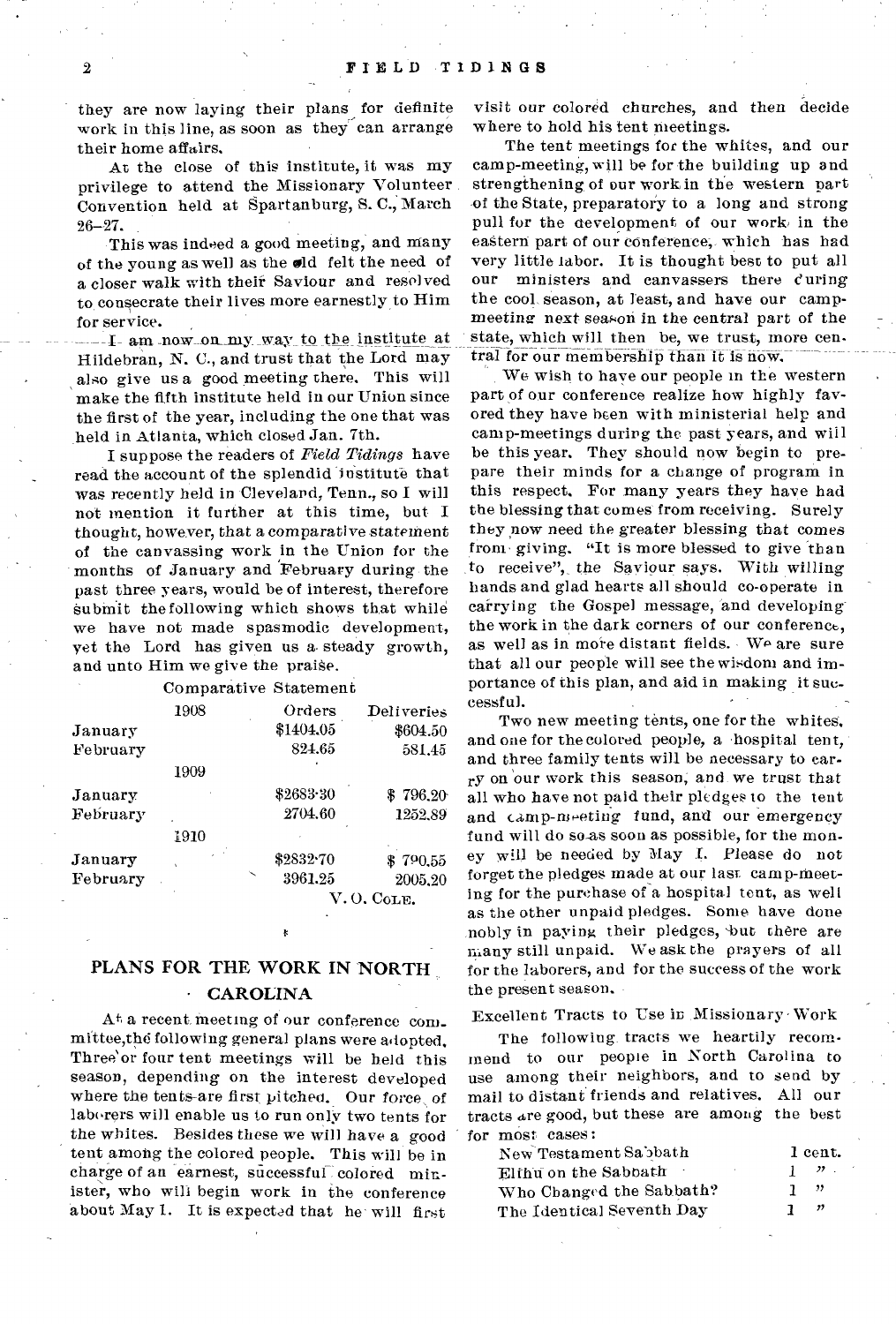| and a proposition of the company of the State of the State of the State of the State of the State of the State of the State of the State of the State of the State of the State of the State of the State of the State of the |                       | $\frac{1}{2}$ .<br><br>( ) $\frac{1}{2}$ , $\frac{1}{2}$ , $\frac{1}{2}$ ,<br>$\frac{1}{2}$ , $\frac{1}{2}$ , $\frac{1}{2}$ ,<br>$\frac{1}{2}$ , |
|-------------------------------------------------------------------------------------------------------------------------------------------------------------------------------------------------------------------------------|-----------------------|--------------------------------------------------------------------------------------------------------------------------------------------------|
| Without Excuse                                                                                                                                                                                                                | $22 -$                | into the truth. Th                                                                                                                               |
| Waymarks to the Holy City                                                                                                                                                                                                     | "                     | used , with good rea                                                                                                                             |
| Is Man Immortal?                                                                                                                                                                                                              | . 33                  | good, from $$5.00$ to $$5$                                                                                                                       |
| Tormented Forever and Ever                                                                                                                                                                                                    | "                     | the evening services                                                                                                                             |
| Is Sunday the Sabbath?                                                                                                                                                                                                        | , 2                   | The children's m                                                                                                                                 |
| The Seventh or one-seventh                                                                                                                                                                                                    | "                     | with the tent meetin                                                                                                                             |
| Which Day do you Keep, and Why? $\frac{1}{2}$                                                                                                                                                                                 | "                     | tended. From 35 to                                                                                                                               |
| Sunday in a Nutshell                                                                                                                                                                                                          | "                     | some of the parents                                                                                                                              |
| Signs of the End                                                                                                                                                                                                              | "                     | meetings are conduct                                                                                                                             |
| Heralds of His Coming                                                                                                                                                                                                         | ,,,<br>$1\frac{1}{2}$ | Branson.                                                                                                                                         |
| Thoughts for the Candid                                                                                                                                                                                                       | ,,                    | The tent effort a                                                                                                                                |
| Rich Man and Lazarus                                                                                                                                                                                                          | ,,                    | by Elder John Ma                                                                                                                                 |

All tracts, periodicals, and magazines should be ordered of the missionary secretary, M. H. Brown, Route No. 1, Greensboro, N. C., also Lesson Quarterlies. The latter should be ordered at least two weeks before they are needed. It is very embarrassing to be without one when a new quarter begins.

We earnestly request that all do some missionary work each week and report it monthly, so that the missionary secretary will be able to present an annual report showing what missionary work has been done during the year in our conference. M. H. BROWN. Sec'y

### **FLORIDA ITEMS**

 $\ast$ 

The Sanitarium is enjoying a liberal patronage, and is in need of additional help.

Dr. J. E. Caldwell, formerly of Knoxville, Tenn., has located his family near the sanitarium, and will take part in the work of the institution during the summer.

Among the recent guest of the sanitarium were the following: Dr. Carolyn Geisel, Mrs. Emmos, Miss Geisel, and Miss Folson, who are touring the Chautauquas of Florida, Elder M. B. Miller of Colorado, and Dr. Hawkins of Minnesota.

The interest in the tent meetings at St. Petersburg, Florida, is good. The resident people are too busy entertaining the fourists to attend much of the time, so the attendance is mostly tourist. The congregation ranges from about  $75$  to  $206$  . The second construction of the second construction of  $206$ 

Several of the Sabbath-schools in our conforging have held a consecration service during the last month and with pleasing results. March 19, one was held in Fort Ogden. Nine of -the youth gave their hearts to the Lord, and in the afternoon they were burried in baptism by Elder L.P. Cristler.

The tent effort in Miami is growing more and more interesting. The regular congregation varies from 50 to 150. Some evenings the tent is filled, and many are inquiring

into the truth. The stereopticon is being used with good results. The donations are good, from \$5.00 to \$5.50 often being received at the evening services.

 $\mathcal{F}_{\mathcal{G}}(\mathfrak{g})$  .

 $\chi^{ab}$ 

The children's meetings, held in connection with the tent meetings at Miami, are well attended. From 35 to 40 children come and some of the parents come with them. These meetings are conducted by Sisters Webster and Branson.

The tent effort at East Palatka conducted by Elder John Manns is now closed and a church of nine members was organized.

### SOUTH CAROLINA

Our Missionary Volunteer Convention held at Spartanburg, S. C., March 26-27, was counted a real success. Nearly thirty visiting young people were in attendance,-all of our churches in the conference except one being represented.

All of the papers showed careful preparation. The golden thread running through each one was that of service. We are living to carry the Third Angel's Message to the world in this generation and there is some soul for whom I can work better than anyone else. This denomination offers greater opportunities to its young people than any other. There is something for every one to do. Many definite suggestions were made in regard to different lines of work that our young people may enter. Of no talent will the Lord require any stricter account, than of our time.

"The Searching of the Heart," read at the close of the Sabbath afternoon session, revealed the presence of the Lord in our midst and nearly every one in the house said by rising that they desired a closer walk with their Saviuor. We feel sure that this marks the beginning, in many lives, of greater usefulness in the Lord's work.

Elder Jeys, Elder Carey, Brother V. O. Cole. and Brother H. B. Gallion were present and gave us many words of suggestion and encouragement. ELIZA WARNER, M. V. Secy

<u>natako genea (h. 250). Ezen bainar eta politikoa eta kontrola eta erregea (h. 250).</u>

# WORK IN SOUTH CAROLINA

 $\frac{\partial}{\partial \xi} \partial_\xi \eta \partial_\xi \eta$ 

(We quote the following from two reports recently received from Brother Jeys -- Ed.)

"I have recently visited Cherokce, Greer, Greenville, Anderson, Columbia, Sumter, Bear Creek, Camden, Rion and Laurens, and find commendable zeal manifested in many places. Brother R. L. Miller has been conducting a family church-school with good success. Brethren

ila dala